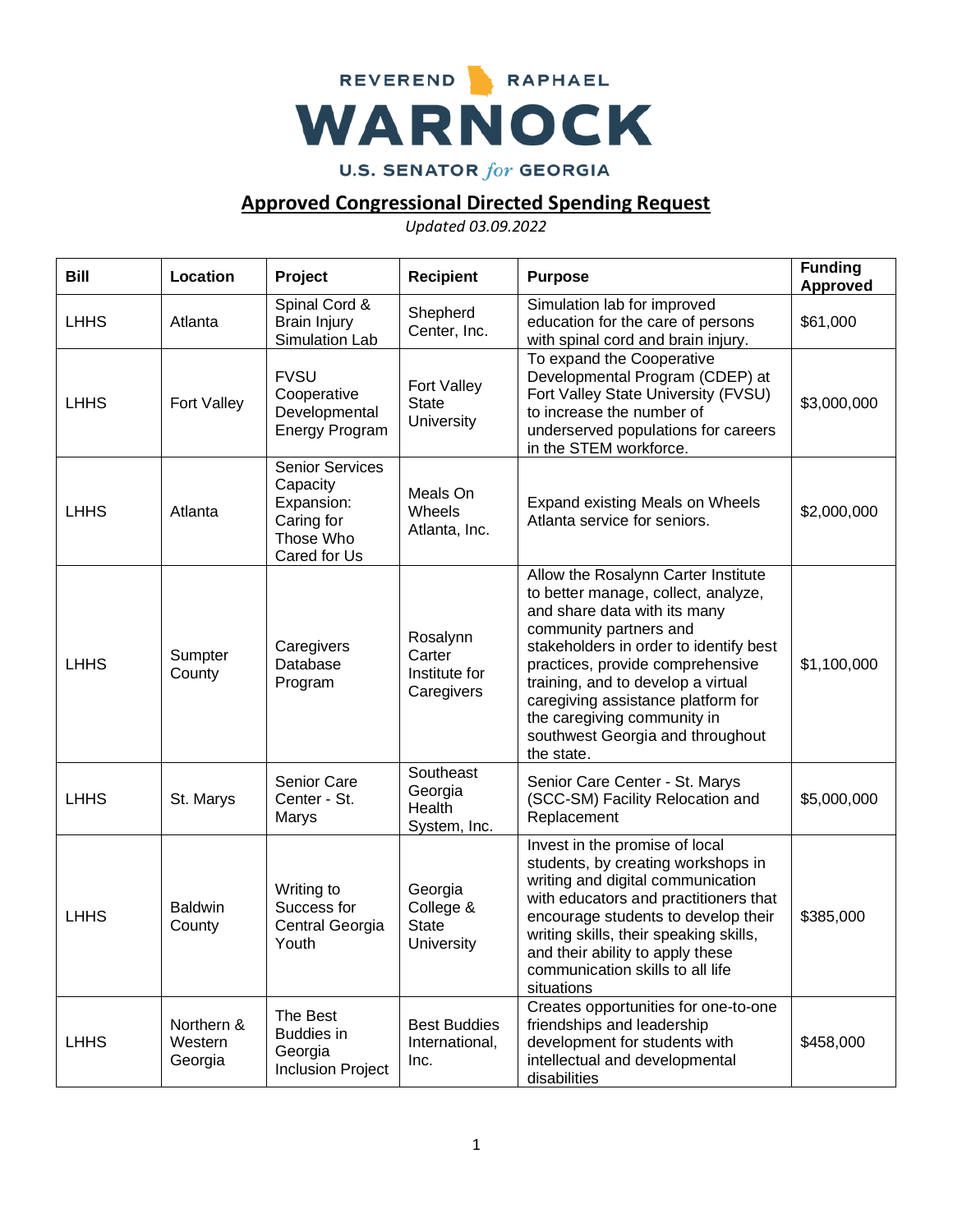| <b>Bill</b> | Location           | Project                                                                                                      | <b>Recipient</b>                                        | <b>Purpose</b>                                                                                                                                                                                                                                                                                                                                           | <b>Funding</b><br>Approved |
|-------------|--------------------|--------------------------------------------------------------------------------------------------------------|---------------------------------------------------------|----------------------------------------------------------------------------------------------------------------------------------------------------------------------------------------------------------------------------------------------------------------------------------------------------------------------------------------------------------|----------------------------|
| <b>LHHS</b> | Alpharetta         | <b>Hire Heroes</b><br><b>USA Partnered</b><br>Career<br>Transition<br>Program                                | <b>Hire Heroes</b><br><b>USA</b>                        | Provide US military members,<br>veterans and military spouses with<br>one-on-one, personalized career<br>support to succeed in the civilian<br>workforce.                                                                                                                                                                                                | \$720,000                  |
| <b>LHHS</b> | Atlanta            | Center of<br>Excellence for<br><b>Minority Women</b><br>in STEM<br>(COEMWS)<br><b>Equity Research</b><br>Hub | Spelman<br>College                                      | Equip, empower and elevate women<br>of color from historically<br>underrepresented groups in STEM<br>to thrive and lead.                                                                                                                                                                                                                                 | \$1,096,000                |
| <b>LHHS</b> | Atlanta            | Morehouse<br>College<br>Environmental<br>Justice and<br>Sustainability<br>Program                            | Morehouse<br>College                                    | Create an Environmental Justice and<br>Sustainability Program focused on<br>ameliorating the social injustices that<br>negatively impact the environment,<br>particularly in communities of color.                                                                                                                                                       | \$1,415,000                |
| <b>LHHS</b> | Statewide          | <b>Child Welfare</b><br>Training<br>Collaborative                                                            | Georgia State<br>University                             | The Child Welfare Training<br>Collaborative (CWTC) offers training<br>to community partners, creating<br>shared understanding of issues<br>facing children and families and also<br>strengthening collaborations to<br>promote better outcomes for<br>Georgia's children.                                                                                | \$200,000                  |
| <b>LHHS</b> | Statewide          | Project<br><b>SEARCH</b> for<br>Adults                                                                       | Georgia<br>Council on<br>Developmenta<br>I Disabilities | Program for people with disabilities<br>to intern at large, quality host<br>business to learn employability and<br>job skills in a variety of entry level<br>areas.                                                                                                                                                                                      | \$1,225,000                |
| <b>LHHS</b> | Fulton<br>County   | <b>CHGA Mental</b><br>Health and<br>Wrap-Around<br><b>Services</b>                                           | Covenant<br>House<br>Georgia, Inc.                      | Deliver mental health and wrap-<br>around services to young families in<br>Covenant House Georgia's (CHGA)<br>Transitional Living Program by<br>coordinating "in-home" style care.                                                                                                                                                                       | \$191,000                  |
| <b>LHHS</b> | Cordele            | Crisp Regional<br><b>Health Services</b><br>Community<br>Outreach<br>Project                                 | Crisp<br>Regional<br>Health<br><b>Services</b>          | Crisp Regional Health Services will<br>implement a comprehensive<br>community-based outreach initiative,<br>including specific engagement with<br>churches and various<br>religious/cultural institutions in the<br>community, to address<br>transportation, trust, cost, and other<br>types of barriers to care faced by<br>Crisp's patient population. | \$399,000                  |
| <b>LHHS</b> | Augusta            | $MCG 3+$<br><b>Primary Care</b><br>Pathway<br>Program                                                        | Augusta<br><b>University</b>                            | Augusta University's Medical<br>College of Georgia's 3+ Primary<br>Care Pathway Program to keep GA-<br>educated physicians practicing in<br>rural and underserved Georgia.                                                                                                                                                                               | \$2,100,000                |
| <b>LHHS</b> | Muscogee<br>County | CSU-Muscogee<br>Space Science<br>Center<br>Partnership                                                       | Columbus<br>State<br><b>University</b>                  | Expand the Space Science Center<br>partnership between Columbus<br>State University and Muscogee<br>County School District.                                                                                                                                                                                                                              | \$636,000                  |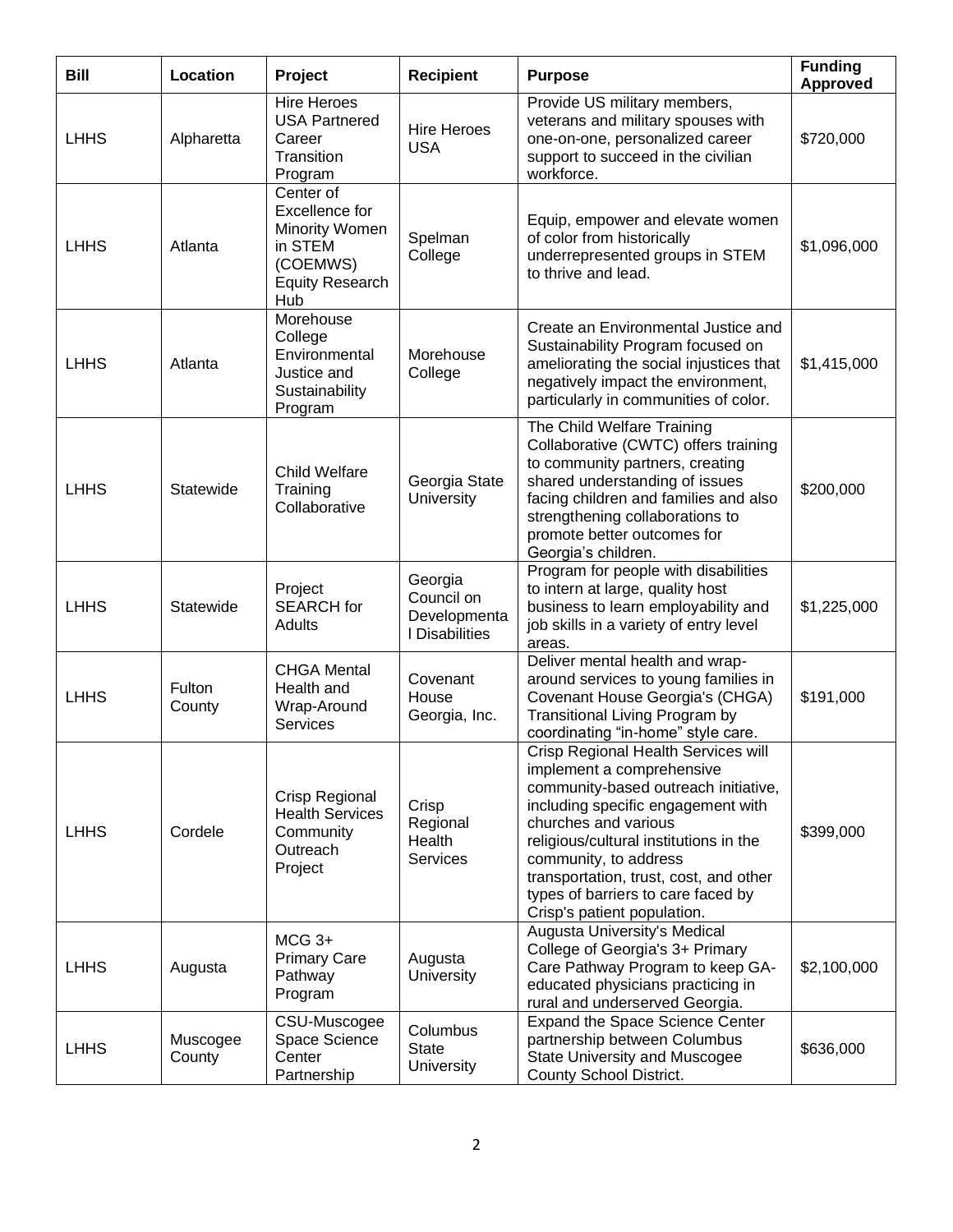| <b>Bill</b>     | Location                          | Project                                                                                           | <b>Recipient</b>                                                      | <b>Purpose</b>                                                                                                                                                                   | <b>Funding</b><br><b>Approved</b> |
|-----------------|-----------------------------------|---------------------------------------------------------------------------------------------------|-----------------------------------------------------------------------|----------------------------------------------------------------------------------------------------------------------------------------------------------------------------------|-----------------------------------|
| <b>THUD</b>     | Columbus,<br>LaGrange,<br>& Macon | <b>Twin Cedars</b><br>Youth and<br><b>Family Services</b>                                         | <b>Twin Cedars</b><br>Youth and<br>Family<br>Services, Inc.           | Twin Cedars foster and trauma care<br>programs                                                                                                                                   | \$1,150,000                       |
| <b>THUD</b>     | Cobb<br>County                    | Chattahoochee<br><b>RiverLands Pilot</b><br>Project                                               | Cobb County<br>Department of<br>Transportation                        | Chattahoochee RiverLands Pilot<br>Project Environmental Review &<br>Final Design Phase II                                                                                        | \$2,500,000                       |
| <b>THUD</b>     | Americus                          | Heart of Georgia<br>Railroad<br>Rehabilitation<br>and Upgrades                                    | Georgia<br>Department of<br>Transportation                            | Rehabilitation and upgrades to Heart<br>of Georgia Railroad                                                                                                                      | \$5,000,000                       |
| <b>THUD</b>     | Atlanta                           | Atlanta BeltLine                                                                                  | City of Atlanta                                                       | Atlanta BeltLine Southside Trail from<br>Milton Avenue to Boulevard<br>(Segment 3)                                                                                               | \$5,000,000                       |
| <b>THUD</b>     | City of<br>Savannah               | <b>Truman Linear</b><br>Park Trail                                                                | City of<br>Savannah                                                   | Truman Linear Park Trail Phase IIB                                                                                                                                               | \$3,000,000                       |
| <b>THUD</b>     | Atlanta                           | <b>MARTA Electric</b><br><b>Buses</b>                                                             | Metropolitan<br>Atlanta Rapid<br>Transit<br>Authority<br><b>MARTA</b> | MARTA electric bus procurement                                                                                                                                                   | \$3,850,000                       |
| <b>THUD</b>     | Clayton<br>County                 | <b>MARTA</b><br>Operations &<br>Maintenance<br>Facility                                           | Metropolitan<br>Atlanta Rapid<br>Transit<br>Authority<br><b>MARTA</b> | <b>MARTA Clayton County</b><br>Multipurpose Operations and<br><b>Maintenance Facility</b>                                                                                        | \$5,000,000                       |
| <b>INTERIOR</b> | Augusta-<br>Richmond<br>County    | <b>Rock Creek</b><br><b>Basin-National</b><br><b>Hills</b><br>Neighborhood<br>Drainage<br>Project | Augusta-<br>Richmond<br>County                                        | Address flooding issues in Rock<br><b>Creek Basin-National Hills</b><br>Neighborhood                                                                                             | \$3,242,000                       |
| <b>INTERIOR</b> | Augusta-<br>Richmond<br>County    | Augusta Water<br>& Sewer                                                                          | Augusta-<br>Richmond<br>County                                        | Travis/Boykin Road Sewer and<br>Waterline Replacement                                                                                                                            | \$3,888,000                       |
| <b>INTERIOR</b> | Northern<br>Georgia               | Chattahoochee-<br>Oconee<br><b>National Forest</b>                                                | U.S. Forest<br>Service                                                | Chattahoochee-Oconee National<br>Forest land acquisition                                                                                                                         | \$2,625,000                       |
| <b>INTERIOR</b> | Wilkinson<br>County               | City of McIntyre<br>and Wilkinson<br>County - Sewer<br>System                                     | City of<br>McIntyre and<br>Wilkinson<br>County                        | Public sewer system for Wilkinson<br>County                                                                                                                                      | \$6,300,000                       |
| MilCon          | Fort Stewart                      | <b>Barracks</b>                                                                                   | <b>Fort Stewart</b>                                                   | To complete planning and design for<br><b>Unaccompanied Enlisted Personnel</b><br>Housing Facility to accommodate<br>372 Soldiers at Fort Stewart.                               | \$5,000,000                       |
| MilCon          | Fort Gordon                       | Cyber Center of<br>Excellence<br>School<br>Headquarters<br>and Classrooms                         | Fort Gordon                                                           | To complete planning and design to<br>modernize the Signal schoolhouse<br>and construct a Secret CYBER and<br><b>Communications Network Training</b><br>Facility.                | \$3,670,000                       |
| MilCon          | Moody AFB                         | 41 RQS HH-<br>60W Apron                                                                           | Moody AFB                                                             | To construct a new Portland cement<br>concrete apron in support of 41st<br>Rescue Squadron HH-60W combat<br>rescue helicopters that are currently<br>being fielded at Moody AFB. | \$12,500,000                      |